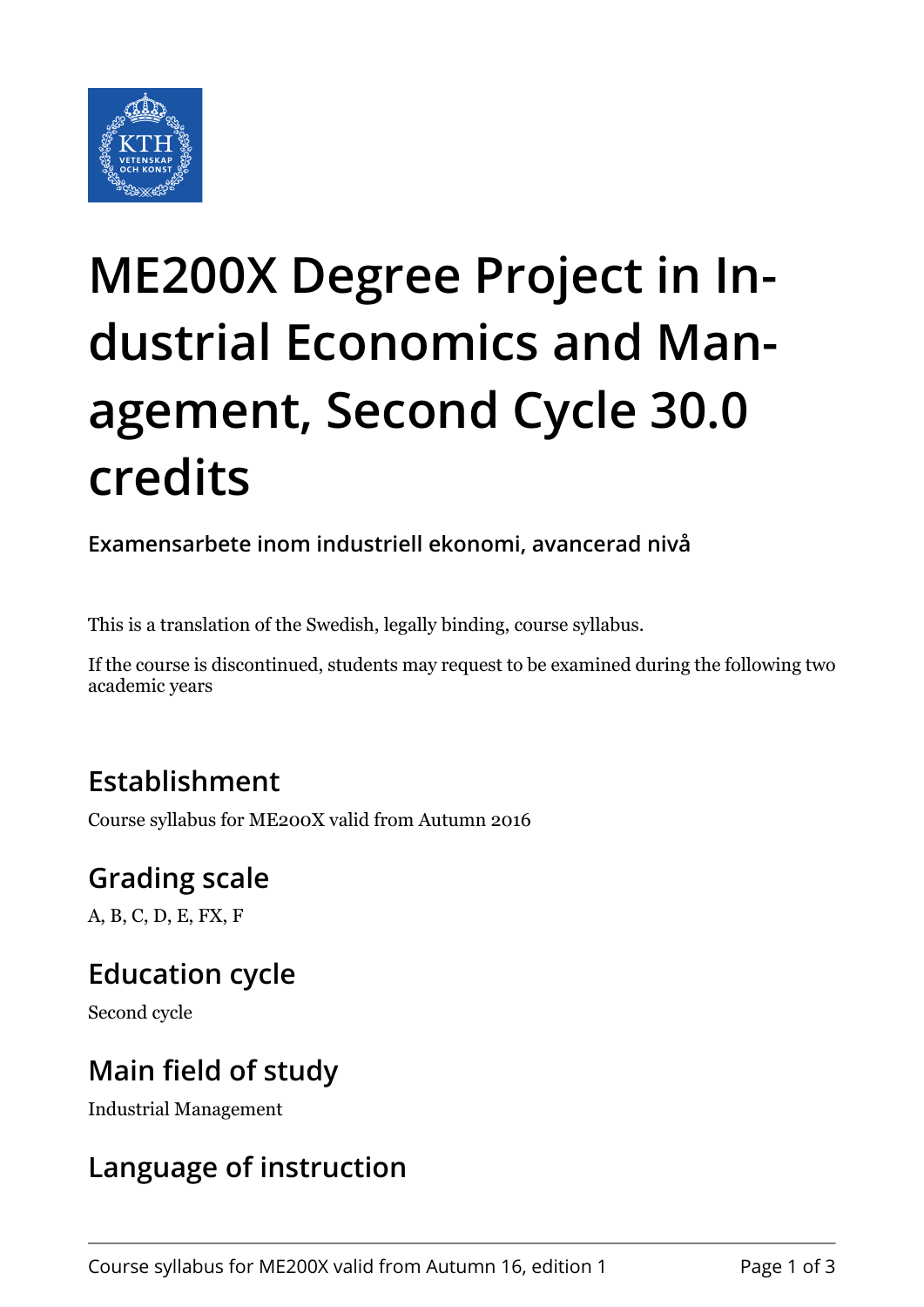The language of instruction is specified in the course offering information in the course catalogue.

## **Intended learning outcomes**

After completing the thesis, the student should be able to:

- Through her/his work identify needs of and acquire deeper knowledge within some areas of Industrial Management
- Through her/his work demonstrate a deeper understanding of current research and development processes
- Independently, critically and creatively plan, formulate, analyze and generate solutions to complex problems within the area of Industrial Management within a specified time frame
- On an advanced level discuss, explain and apply current research, scientific theories and methods that are relevant to the thesis
- Both orally and in writing present the results of the thesis, and provide relevant feedback on other students' work through opposition
- Describe, analyze and propose changes to work, processes and structures within an organization with regard to work environment and possibly to other social aspects. This also applies when students are involved in a research project or work with a more individually selected problem
- Evaluate her/his work and discuss its conclusions and the possibilities and limitations of engineering compared to economically, socially and environmentally sustainable aspects
- Show the ability to make judgments with regard to scientific method and ethical aspects in relation to her/his own study by discussion theory and results.

#### **Course contents**

The main part of the course is to carry out a scientifically based investigation resulting in a written report, the master thesis. To secure relevant, interesting and valid results, the work must utilize established knowledge as well as generate new knowledge with the help of established theories and methods. The master thesis demands an interaction between theory, methods and empirical facts; thus the student has to be familiar with the academic world as well as with the world of the principal.

As a support the department offers tutoring and a series of seminars during the work. The continuous discussion of the master thesis work with supervisors and in seminars is an important part of the course.

#### **Disposition**

A series of seminars together with individual work that is supervised.

# **Specific prerequisites**